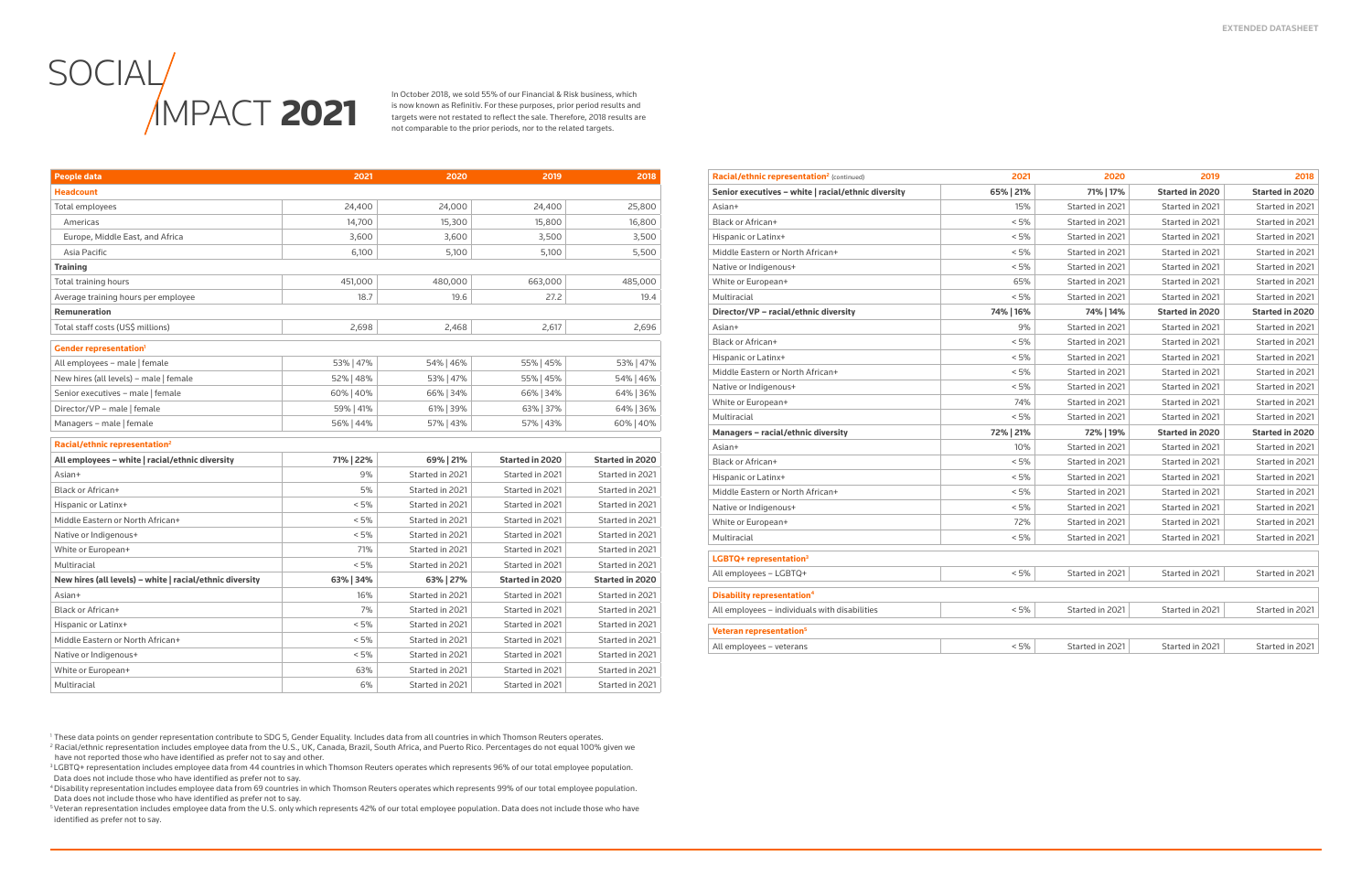ed Information Security Risk Management (ISRM) team who is continually urity posture and mitigating risks as part of our information security program. Led by the Chief Information Security Officer (CISO). The ISRM team maintains hat sets forth the requirements and responsibilities for risk identification, reatment. With dedicated resources focused on improving information security out Thomson Reuters, we strive to identify risks to our information assets and uthorized access, loss, or misuse. As part of managing such risks, we use a , security devices, and monitoring tools to analyze our systems and network.

espects the privacy rights of our users, their clients, and the public and is ecting their information. In the ordinary course of business, we collect, store, certain types of information that are subject to an increasing number of different Ins. In particular, data security, data protection and privacy laws, and regulations t to often vary by jurisdiction and include, without limitation, the EU General egulation (GDPR) and various U.S. state and federal laws and regulations. These ins are continuously evolving. We have implemented policies and procedures to ensure compliance with applicable laws, rules, and regulations.

ters Privacy Statement explains how we collect, handle, store, and protect ion in the context of our services, including personal information that a user he use of our products and services, which may include the user's name and cy Statement states that we may use personal information we collect to and provide our users with a requested service or product, to improve services, mate interests. The Privacy Statement provides the user with information on tise their rights to indicate their preferences with regard to receiving special ions from us, request information about the personal information we have about them, and their data in accordance with applicable law.

ge global information companies, Thomson Reuters experiences cyber-threats We have dedicated resources at our company who are responsible for maintaining of cybersecurity and protecting our customers' data and our internal data. Thomson endent on security measures that some of its third-party suppliers and customers ct their own systems, infrastructures, and cloud-based applications and services.

these risks through our ability to escalate and respond to known and potential risks rise Security Incident Management processes. We also maintain what we believe ce coverage that may (subject to certain policy terms and conditions including tibles) cover certain aspects of third-party security and cyber-risks and business cident response program is designed to ensure that all security incidents or data equired to be reported to regulatory bodies, in our public filings, and/or members edia are so properly reported. The existence (or non-existence) of non-reportable data breaches is considered company confidential and is not shared with thirdequired by contract or applicable law.

## **United Nations Global Compact and Sustainable Development Goals (SDGs)**

We are proud signatories to the UN Global Compact and our commitment the Ten Principles as underpinned by our Code of Business Conduct and Ethics. With products supporting the backbone of legal and tax systems worldwide, we work in strong support of SDG 16: Peace, Justice, and Strong Institutions. Our Diversity and Inclusion efforts support SDG 5. In addition, in 2021 our employee networks engaged in quarterly SDG focus campaigns supporting SDGs 1, 2, 4, and 13, and our commitment to SDGs 5, 12, and 13 continued to drive improvements in gender equality and our carbon footprint. Additional alignments between SDGs and our work can be seen in the metrics above and in our markets overview at thomsonreuters.com

### **Additional information**

[In-depth analysis on Thomson Reuters environmental data can be found in our annual CDP disclosure](http://www.cdp.net/)

[Specific initiatives within Community Investment, Diversity and Inclusion, and Sustainability](https://www.thomsonreuters.com/en/about-us/social-impact/social-impact-and-esg-report-2021.html)

| <b>Policies</b>                            |                                              |                                                                            |                                 |
|--------------------------------------------|----------------------------------------------|----------------------------------------------------------------------------|---------------------------------|
| <b>Social Impact Policy</b>                | <b>Volunteering Policy</b>                   | <b>Supplier Diversity and Sustainability</b><br><b>Corporate Statement</b> | <b>Community Support Policy</b> |
| <b>Trust Principles</b>                    | Environment, Health & Safety Policy          | <b>Diverse and Minority Owned Small</b><br><b>Business Support</b>         | Data Privacy                    |
| <b>Code of Business Conduct and Ethics</b> | <b>Diversity &amp; Inclusion Commitments</b> | <b>Modern Slavery Statement</b>                                            | Data Security                   |
| <b>Supply Chain Ethical Code</b>           |                                              |                                                                            |                                 |

| <b>Financial data</b>                                     | 2021                                                                                                                                                                                  | 2020    | 2019      | 2018      |
|-----------------------------------------------------------|---------------------------------------------------------------------------------------------------------------------------------------------------------------------------------------|---------|-----------|-----------|
| Revenue (US\$ millions)                                   | 6,348                                                                                                                                                                                 | 5,984   | 5,906     | 5,501     |
| Operating expenses (US\$ millions)                        | 4,370                                                                                                                                                                                 | 3,999   | 4,413     | 4,131     |
| Depreciation (US\$ millions)                              | 177                                                                                                                                                                                   | 184     | 154       | 110       |
| Amortization of computer software (US\$ millions)         | 474                                                                                                                                                                                   | 485     | 449       | 400       |
| Amortization of other identifiable assets (US\$ millions) | 119                                                                                                                                                                                   | 123     | 114       | 109       |
| Other operating losses, gains, net (US\$ millions)        | 34                                                                                                                                                                                    | 736     | 423       | 29        |
| Operating profit (US\$ millions)                          | 1,242                                                                                                                                                                                 | 1,929   | 1,199     | 780       |
| Earnings from continuing operations (US\$ millions)       | 5,687                                                                                                                                                                                 | 1,149   | 1,570     | 164       |
| Net earnings (US\$ millions)                              | 5,689                                                                                                                                                                                 | 1,122   | 1,564     | 4,023     |
| Basic earnings per share (US\$)                           | 11.53                                                                                                                                                                                 | 2.25    | 3.12      | 5.89      |
| <b>Community investment</b>                               | 2021                                                                                                                                                                                  | 2020    | 2019      | 2018      |
| Volunteering hours                                        | 67,000                                                                                                                                                                                | 84,000  | 116,000   | 136,000   |
| Matching gifts (US\$)                                     | 710,000                                                                                                                                                                               | 705,000 | 686,000   | 1,071,000 |
| Volunteer grants (US\$)                                   | 387,000                                                                                                                                                                               | 675,000 | 1,046,000 | 1,579,000 |
| Volunteer hours/employee                                  | 2.8                                                                                                                                                                                   | 3.5     | 4.8       | 5.3       |
| Volunteer grants/employee (US\$)                          | 16.10                                                                                                                                                                                 | 28.40   | 42.90     | 61.20     |
|                                                           | These data points contribute to SDG 1 (No Poverty), 2 (Zero Hunger), 4 (Quality Education), 5 (Gender Equality), 13 (Climate Action), and 16 (Peace, Justice and Strong Institutions) |         |           |           |

| <b>Environment<sup>6</sup></b>                                                                          | 2021        | 2020            | 2019            | 2018            |
|---------------------------------------------------------------------------------------------------------|-------------|-----------------|-----------------|-----------------|
| Total carbon dioxide (CO2) emissions (location - tonnes) <sup>7</sup>                                   | 59,000      | 77,000          | 117,000         | 125,000         |
| Total CO2 emissions (market - tonnes) <sup>8</sup>                                                      | 8,800       | 10,500          | 34,000          | 125,000         |
| Scope 1                                                                                                 | 3,900       | 3,800           | 7,100           | 5,600           |
| Scope 2 (electric - location) <sup>7</sup>                                                              | 50,000      | 67,000          | 84,000          | 92,000          |
| Scope 2 (electric - market) <sup>8</sup>                                                                | 0           | $\Omega$        | $\Omega$        | 91,000          |
| Scope 2 (leased heat + other purchased energy)                                                          | 2,800       | 3,800           | 3,800           | 4,000           |
| Scope 3 (category 6 - business travel)                                                                  | 2,100       | 2,900           | 23,000          | 24,000          |
| Electricity used (kWh)                                                                                  | 113,461,000 | 125,361,000     | 162,420,000     | 155,161,000     |
| Renewable electricity used (kWh)                                                                        | 113,461,000 | 125,361,000     | 0               | 0               |
| Emissions per US\$ million (tonnes)                                                                     | 9.32        | 12.90           | 19.89           | 22.77           |
| Real estate footprint (sq ft)                                                                           | 3,733,000   | 3,995,000       | 6,726,000       | 6,608,000       |
| Emissions per 1,000 sq ft (tonnes)                                                                      | 15.85       | 19.31           | 17.47           | 18.96           |
| Year-over-year % decline in Emissions per 1,000 sq ft                                                   | 18%         | $-19%$          | 8%              | 31%             |
| % of suppliers by spend that have committed<br>to Science Based Targets                                 | 27%         | Started in 2021 | Started in 2021 | Started in 2021 |
| <b>Business Travel</b>                                                                                  |             |                 |                 |                 |
| Total miles traveled                                                                                    | 8,964,000   | 10,700,000      | 107,916,000     | 109,306,000     |
| Total travel CO2 emissions (tonnes)                                                                     | 2,100       | 2,900           | 23,000          | 24,000          |
| Air miles flown                                                                                         | 8,272,000   | 9,350,000       | 101,600,000     | 100,818,000     |
| Air CO2 emissions (tonnes)                                                                              | 1,500       | 1,600           | 18,000          | 18,000          |
| Rail: miles traveled                                                                                    | 89,000      | 119,000         | 780,000         | 874,000         |
| Rail: CO2 emissions (tonnes)                                                                            | 5           | $\overline{7}$  | 61              | 62              |
| These data points contribute to SDG 12 (Responsible Production and Consumption) and 13 (Climate Action) |             |                 |                 |                 |

| <b>Data Security</b>                                                                                                                           |              |                                                                                                                                                                                                                         |
|------------------------------------------------------------------------------------------------------------------------------------------------|--------------|-------------------------------------------------------------------------------------------------------------------------------------------------------------------------------------------------------------------------|
| <b>Accounting metric</b>                                                                                                                       | Code         | <b>Disclosure</b>                                                                                                                                                                                                       |
| Description of approach to<br>identifying and addressing data<br>security risk                                                                 | SV-PS-230a.1 | We have a dedicate<br>evaluating our secu<br>The ISRM team is le<br>a risk framework th<br>registration, and tr<br>practices througho<br>guard against unau<br>variety of controls,                                     |
| Description of policies and<br>practices relating to collection,<br>usage, and retention of customer<br>information                            | SV-PS-230a.2 | <b>Thomson Reuters r</b><br>committed to prote<br>use, and transmit c<br>laws and regulation<br>that we are subject<br>Data Protection Re<br>laws and regulation<br>that are designed to                                |
|                                                                                                                                                |              | The Thomson Reut<br>personal informatio<br>provides through th<br>address. The Privad<br>communicate with<br>and for other legitir<br>how they can exerci<br>offers and promotio<br>them, and exercise                  |
| (1) Number of data breaches<br>(2) Percentage involving<br>customers' confidential<br>business information (CBI)<br>or personally identifiable | SV-PS-230a.3 | Similar to other larg<br>and cyber-attacks. \<br>appropriate levels o<br>Reuters is also depe<br>are taking to protect                                                                                                  |
| information (PII)<br>(3) Number of customers affected                                                                                          |              | We seek to mitigate<br>through our Enterpr<br>is sufficient insurano<br>self-insured deducti<br>interruption. Our ind<br>breaches that are re<br>of the public and me<br>security incidents or<br>parties, except as re |

 $^{\rm 6}$  Data is not yet verified. Verification statement will be uploaded to company website at a later date.

<sup>7</sup> A location-based method reflects the average emissions intensity of grids on which energy consumption occurs (using mostly grid-average emission factor data).

 $8A$  market-based method reflects emissions from electricity that companies have purposefully chosen.